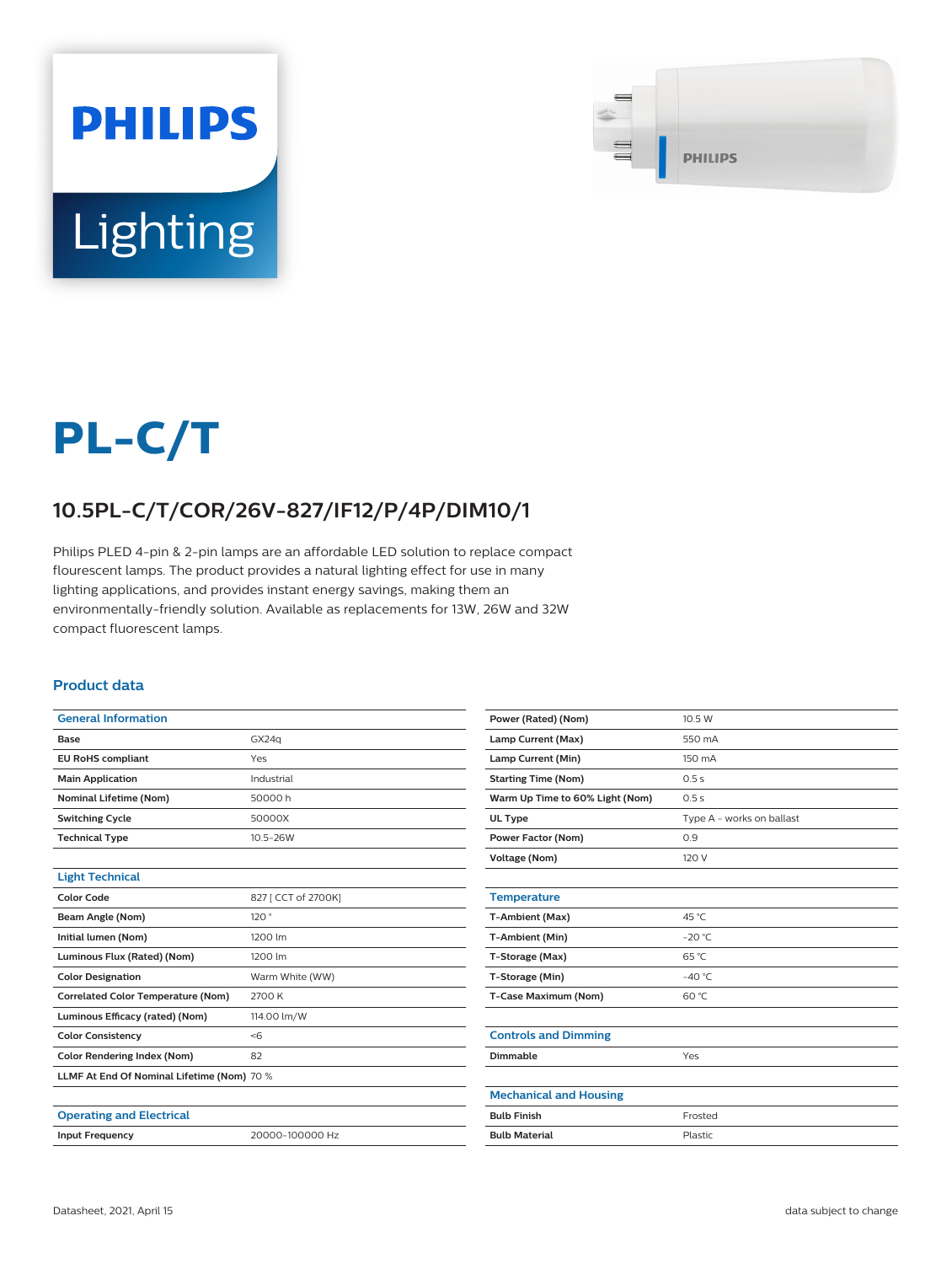| <b>Product Length</b>           | 4 in                                     |  |  |  |
|---------------------------------|------------------------------------------|--|--|--|
| <b>Bulb Shape</b>               | Tube, single-ended                       |  |  |  |
|                                 |                                          |  |  |  |
| <b>Approval and Application</b> |                                          |  |  |  |
| <b>Energy Saving Product</b>    | Yes                                      |  |  |  |
| <b>Approbation Marks</b>        | RoHS compliance UL certificate KEMA Keur |  |  |  |
|                                 | certificate DLC compliance               |  |  |  |
| Energy Consumption kWh/1000 h   | - kWh                                    |  |  |  |
| <b>Energy Certifications</b>    | <b>DLC Standard</b>                      |  |  |  |
|                                 |                                          |  |  |  |
| <b>Product Data</b>             |                                          |  |  |  |
| Order product name              | 10.5PL-C/T/COR/26V-827/IF12/P/4P/DIM10/1 |  |  |  |

| <b>EAN/UPC - Product</b>             | 046677458409 |  |  |
|--------------------------------------|--------------|--|--|
| Order code                           | 458406       |  |  |
| <b>Numerator - Quantity Per Pack</b> |              |  |  |
| Numerator - Packs per outer box      | 10           |  |  |
| Material Nr. (12NC)                  | 929001388404 |  |  |
| Net Weight (Piece)                   | 0.091 kg     |  |  |
| <b>Model Number</b>                  | 9290013884   |  |  |
|                                      |              |  |  |

## **Dimensional drawing**



| 10.5PL-C/T/COR/26V-827/ |  | 24.3 mm 29 mm 99.9 mm 109.9 mm 125.5 mm |  |
|-------------------------|--|-----------------------------------------|--|
| IF12/P/4P/DIM10/1       |  |                                         |  |
|                         |  |                                         |  |

**Product D1 D2 A1 A2 A3**

## **Photometric data**



**LEDtube PLC 100mm 11W G24Q GX24Q 827 1200lm**

2017-04-11  **1 x PLT 10.5W 2700K120D 9290013884** 1 x 1200 lm Light output ratio 1.00 Service downward 0.85 Polar intensity diagram **200** Utilisation factor table Room Index k  $\overline{\phantom{a}}$  $-1$  $-1$  $-1$ 0.10  $-1$ 0.50 0.57 0.630.68 0.76  $-81.81$  $-1$  $-89.89$ 0.92 0.70  $-1$ 0.10  $-1$ 0.40 0.47 0.540.59 0.67 0.73 0.77 0.82  $-1$ 0.38 0.81  $-1$  $-1$  $-1$  $-1$  $-33$  $-1$ 0.460.51  $-1$  $-1$  $-1$  $-1$  $\overline{\phantom{a}}$  $-1$  $-3$  $-3$ 0.440.49  $-1$  $-1$  $-1$  $\sim$  $-1$ 0.00 0.00  $-1$ 0.22  $-28$ 0.34 0.400.44 0.52 0.57 0.60  $-1$  $-1$ Quantity estimation diagram nr. of luminaires 0 20 40 60 80 <del>. . . . . . . . . . . .</del> 300 lx 500 lx 750 lx Ceiling mounted UGR diagram 4.0  $\overline{\phantom{a}}$ 8.0 12.0 16.0 m  $\mathbf{x}$ Y <sup>h</sup>room: 2.8 m Refl: 0.70 0.50 0.20 Ceiling mounted : viewed endwise  $\cdot$  -  $\cdot$ 28 25 28 31 E . . Luminance Table 0.0 15.0 30.0 45.0 60.0 75.0 90.0 45.0 50.0 60.0 65.0 75.0 80.0 90.0 Plane Cone37742 <sup>12103</sup> 22 <sup>23167</sup> <sup>19706</sup> <sup>17876</sup> <sup>14114</sup> <sup>12137</sup> <sup>9935</sup> <sup>23495</sup> <sup>21766</sup> <sup>18268</sup> <sup>16467</sup> <sup>12746</sup> <sup>10873</sup> <sup>8656</sup> <sup>23246</sup> <sup>21450</sup> <sup>19656</sup> <sup>17844</sup> <sup>16026</sup> <sup>14092</sup> <sup>12145</sup> <sup>8481</sup> <sup>7766</sup>

General Uniform Lighting

**LEDtube PLC 100mm 11W G24Q GX24Q 827 1200lm**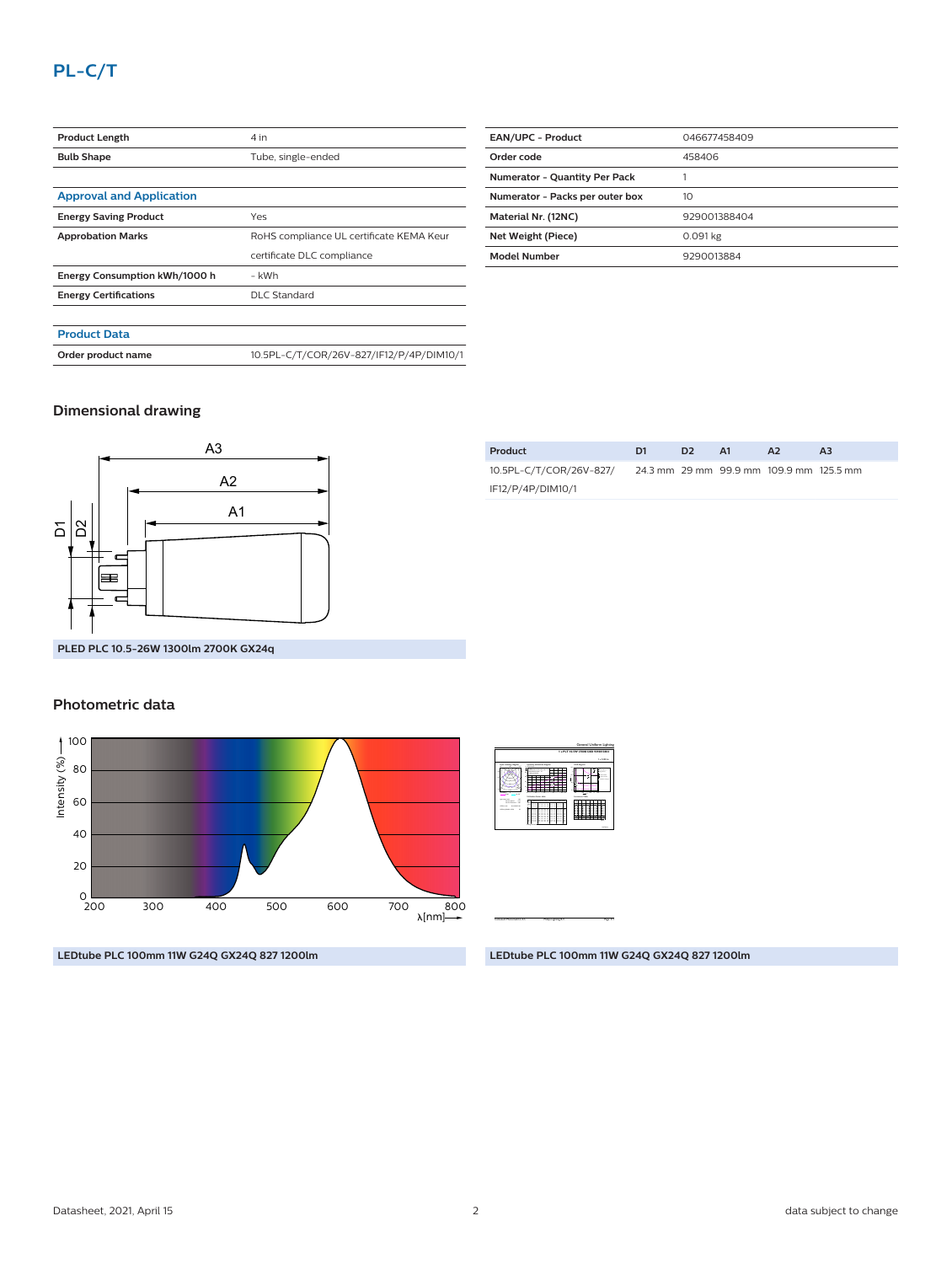## **PL-C/T**

#### **Photometric data**



**LEDtube PLC 100mm 11W G24Q GX24Q 827 1200lm**

## **Lifetime**



**LEDtube PLC 100mm 9W G24Q GX24Q 827 850lm**

**LEDtube PLC 100mm 9W G24Q GX24Q 827 850lm**